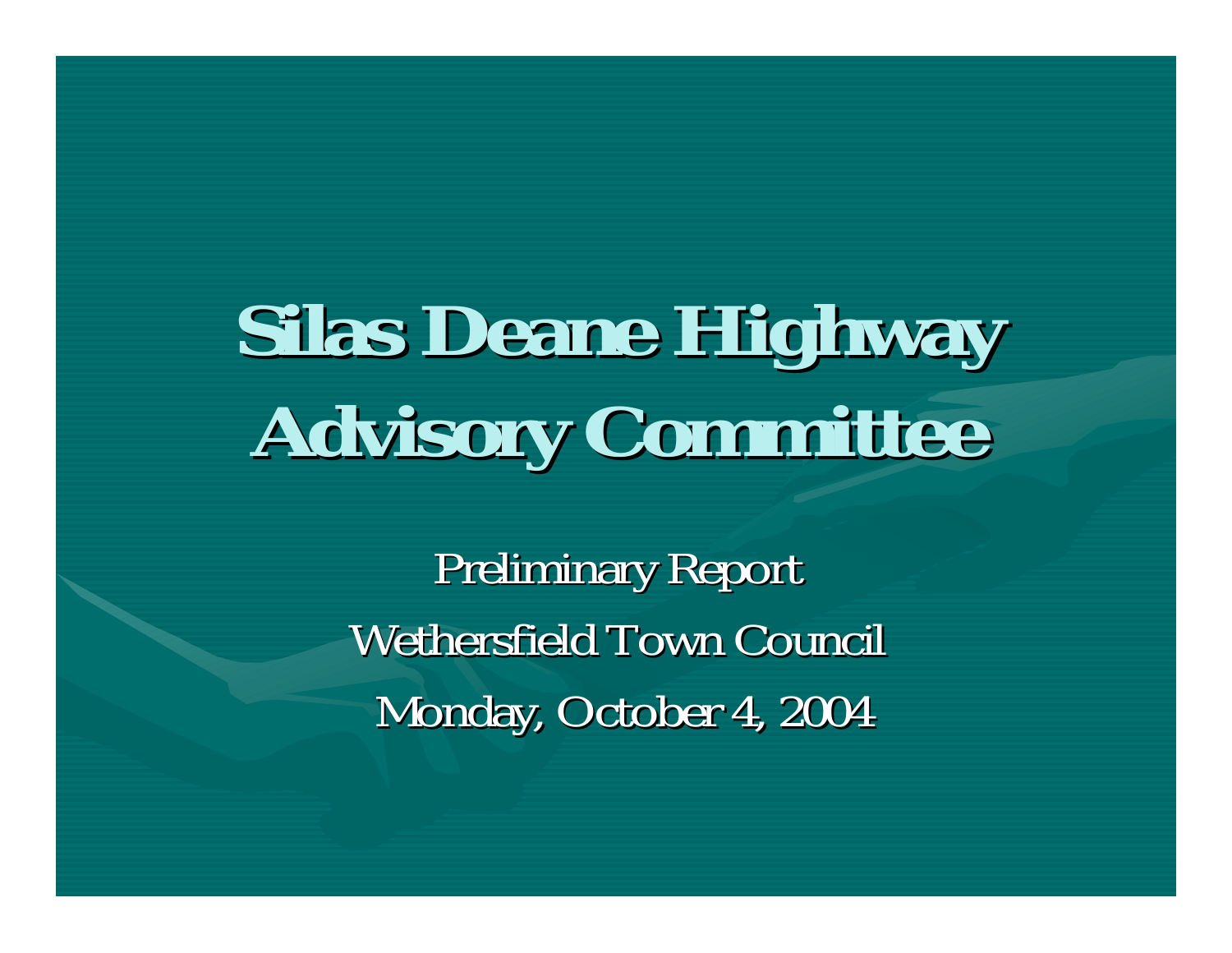#### **MISSION: Review 1987 Master Plan MISSION: Review 1987 Master Plan**

- •• Committee Met Regularly Since June
- •• Reviewed Background Information: 1987 Master Plan, 2001 Econ Dev Strategic Plan, 2000 POCD, Beaver Brook Master Plan.
- •• Identified 77 Initial Recommendations
- •• Reviewed Development Activity Since Mid 80's. 38 Significant Projects 38 Significant Projects - Mixed Results. (See Attached List)
- •• Photographed, Video and Mapped Corridor
- •• Identified Potential Development Opportunities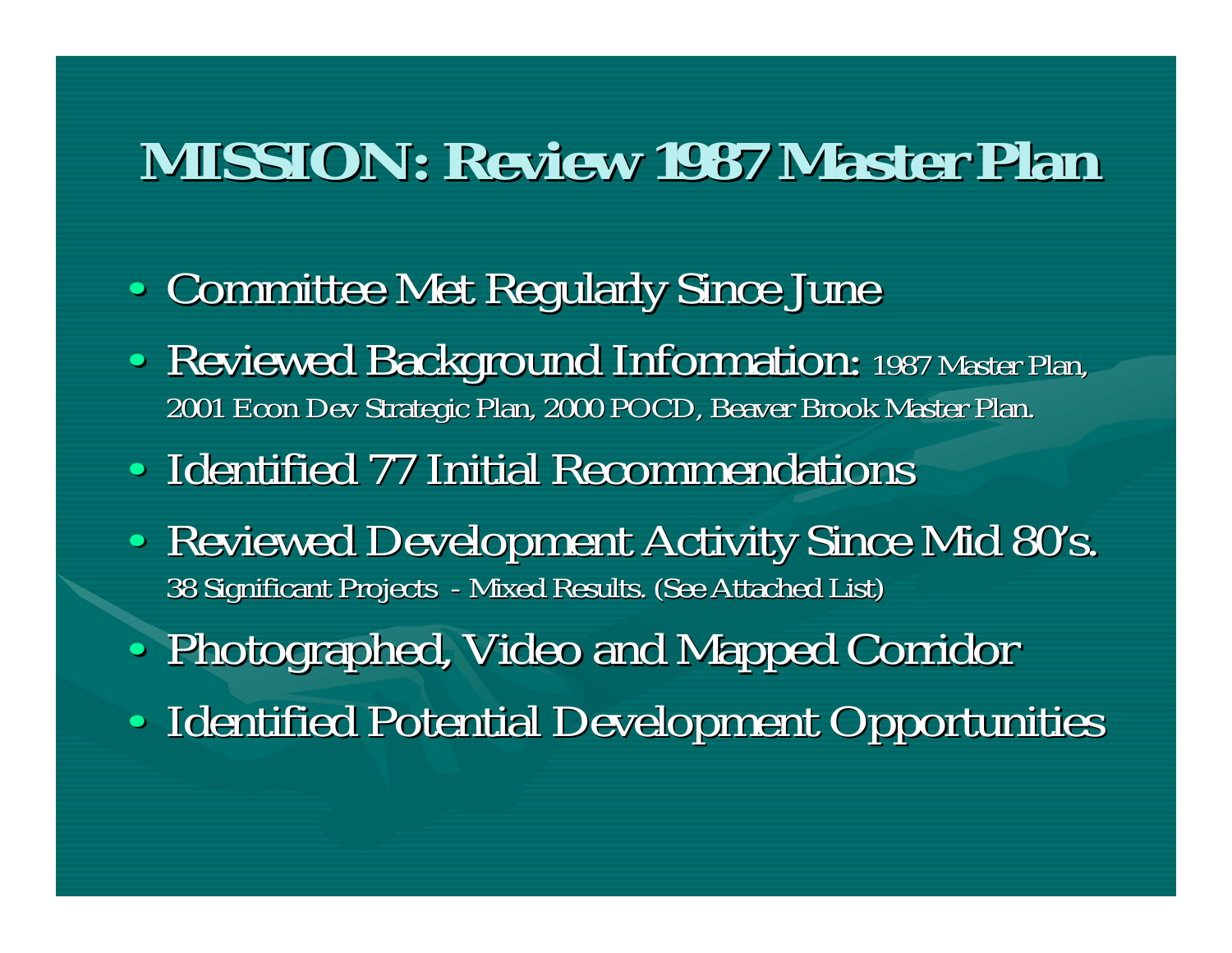- $\bullet$ Reviewed Present Status of all Recommendations
- $\bullet$ Eliminated Those That Have Been Accomplished
- $\bullet$ Eliminated Those That Were No Longer Relevant
- $\bullet$ Modified Several Based on Today's Reality
- $\bullet~$  Created Goals and Objectives For The Revitalization of the Highway
- Met with  $\rm{DOT}$  representatives
- $\bullet$ Created Preliminary List of Recommendations (46) Created Preliminary List of Recommendations (46)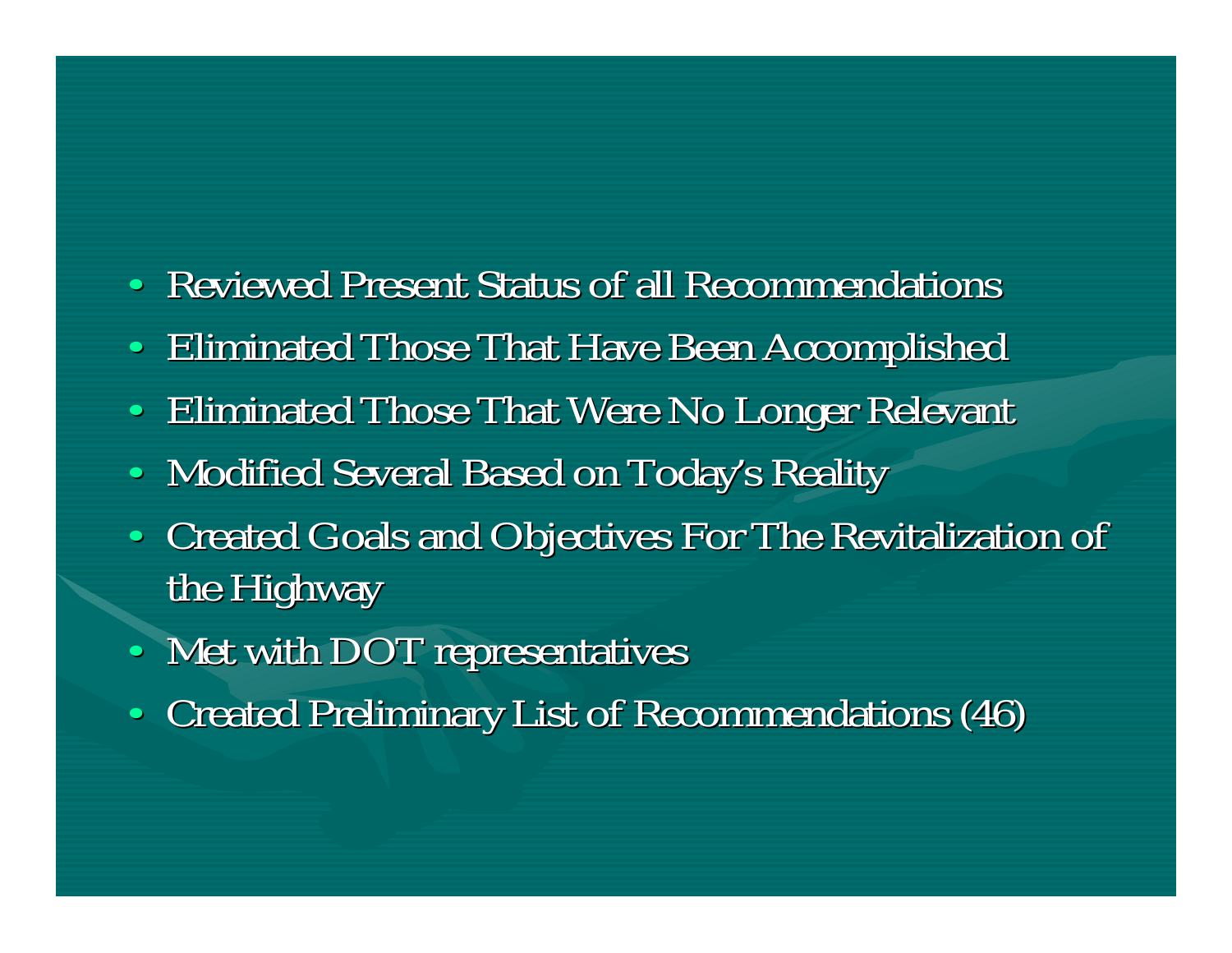**Goal**

•• Establish the Silas Deane Highway as a destination for a diverse mixture of quality land use development and adaptive reuse opportunities, implement a series of vehicular and pedestrian, transportation and streetscape improvements for the purpose of increasing the tax base, improving employment opportunities the image of the Highway, and the quality of life.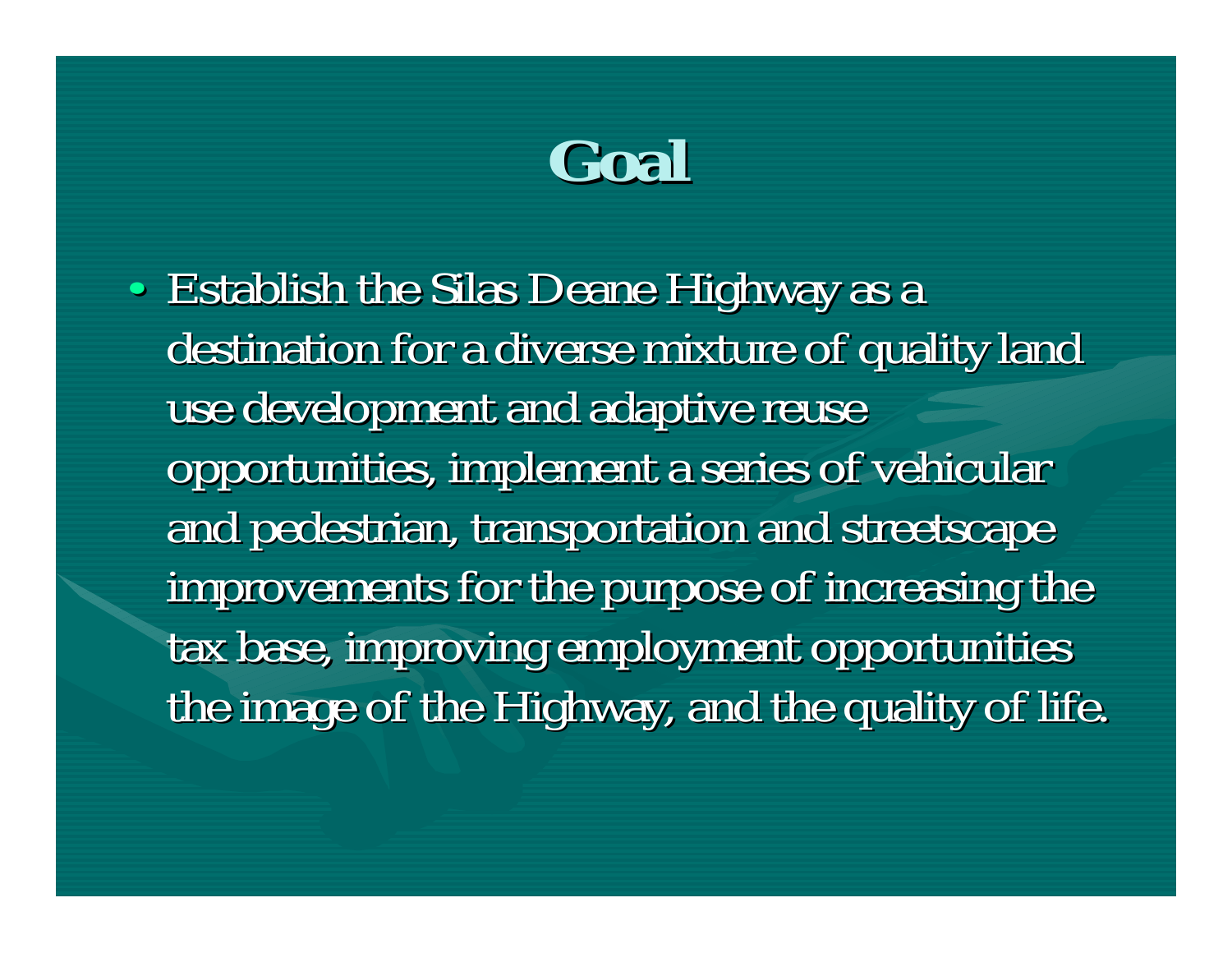## **Objectives Objectives**

- **Land Use/Development Opportunities Land Use/Development Opportunities**  Land Use/Development Opportunities - Improve economic development<br>opportunities along the Highway for the business community.
- **Design** -<u>Design</u> - Designate Design Districts and Development Project areas along<br>the Silas Deane Highway to bring order and cohesiveness which will enhance<br>visual improvements and a sense of place for the Highway.
- **Zoning -**<u>Zonin</u>g - Continue to promote and monitor changes to land use regulations<br>and procedures.
- **Traffic/Street Improvements Traffic/Street Improvements** pedestrian transportation improvements that maximize safety and ensure access to the business community.
- •**•** Streetscape stakeholders develop a landscape/beautification plan and implement improvements.
- **Administrative** -<u>Administrative</u> - Support the development of mechanisms that administer,<br>sustain, maintain and promote the revitalization of the Highway.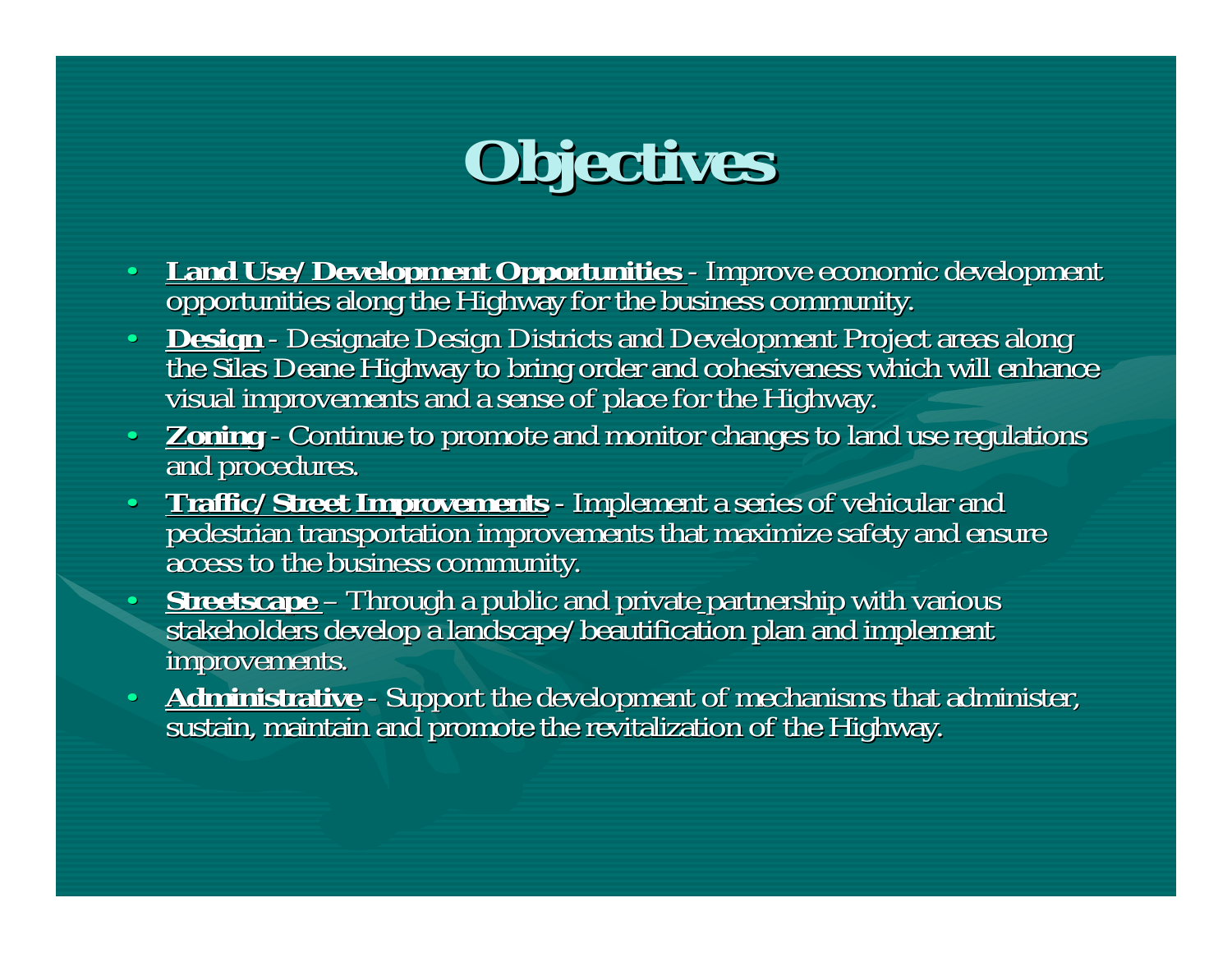### **Land Use and Development Land Use and Development Opportunities Opportunities**

#### • North

- Large Scale Office/Retail
- Neighborhoods
- Commercial Development
- Central
	- Mixed Uses
	- Town Center
	- $-$  Housing  $\overline{\phantom{a}}$ – Active Adult
- South

•

- Office Park
- Large Scale Retail and Office
- $\bullet$ Beaver Brook Green Space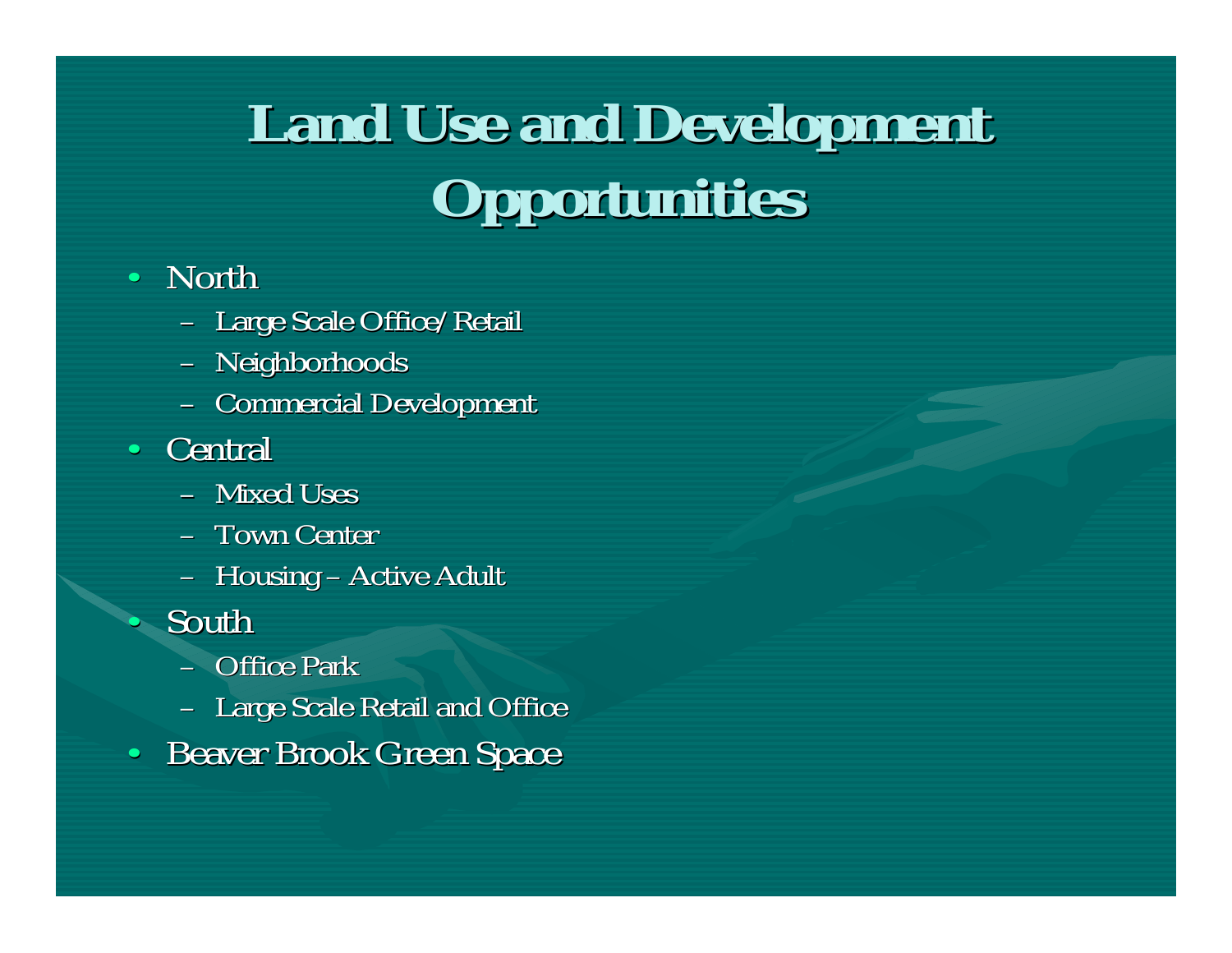

• Designate Design Districts •• Create Design Guidelines •• Develop Design Concept Plans For Key Properties and Land Use Recommendations •• Uniform Public Signage Program i.e. Wayfinding, Street signs etc...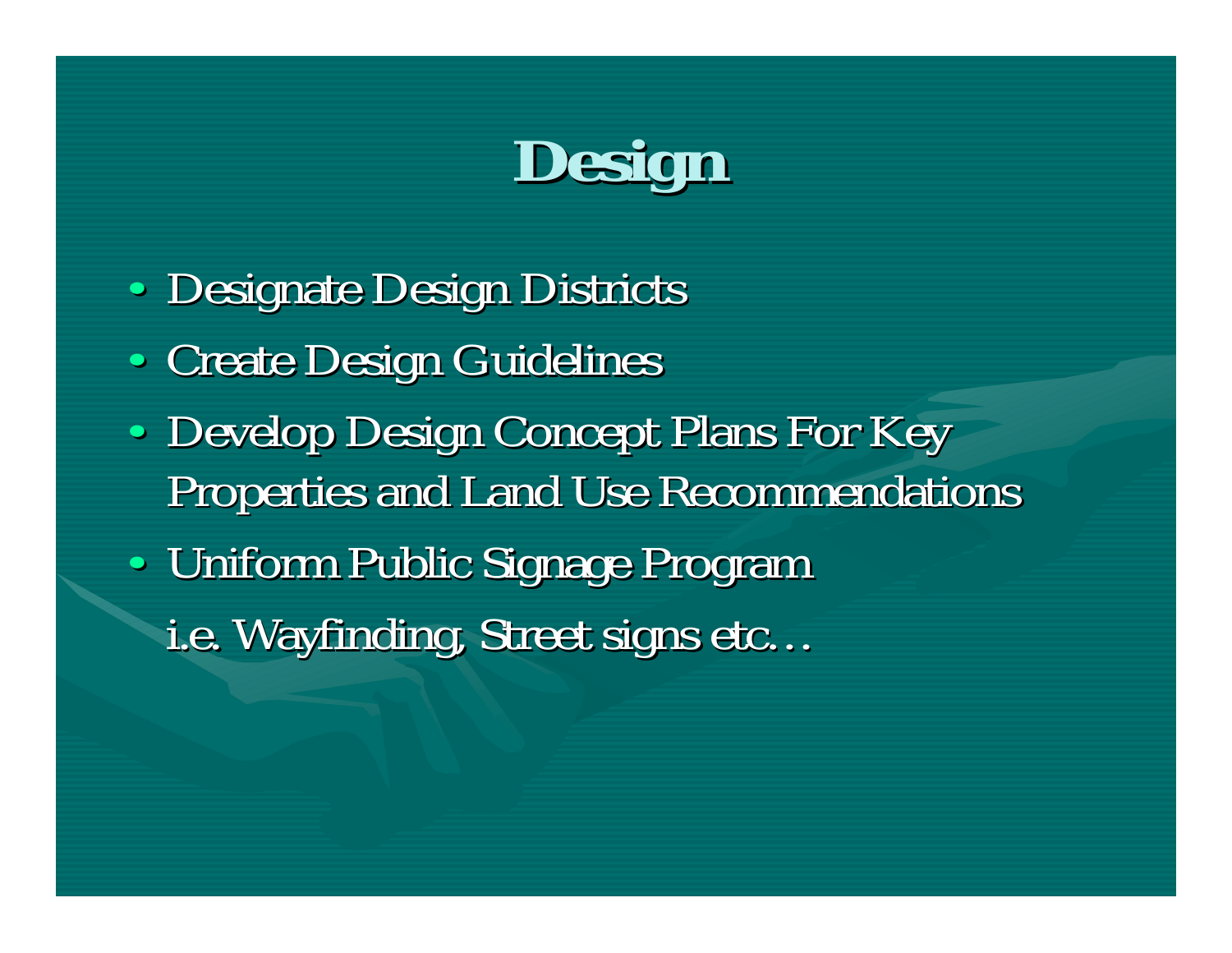**Zoning**

•• Adopt New Zones and Regulations •• Implement Design Review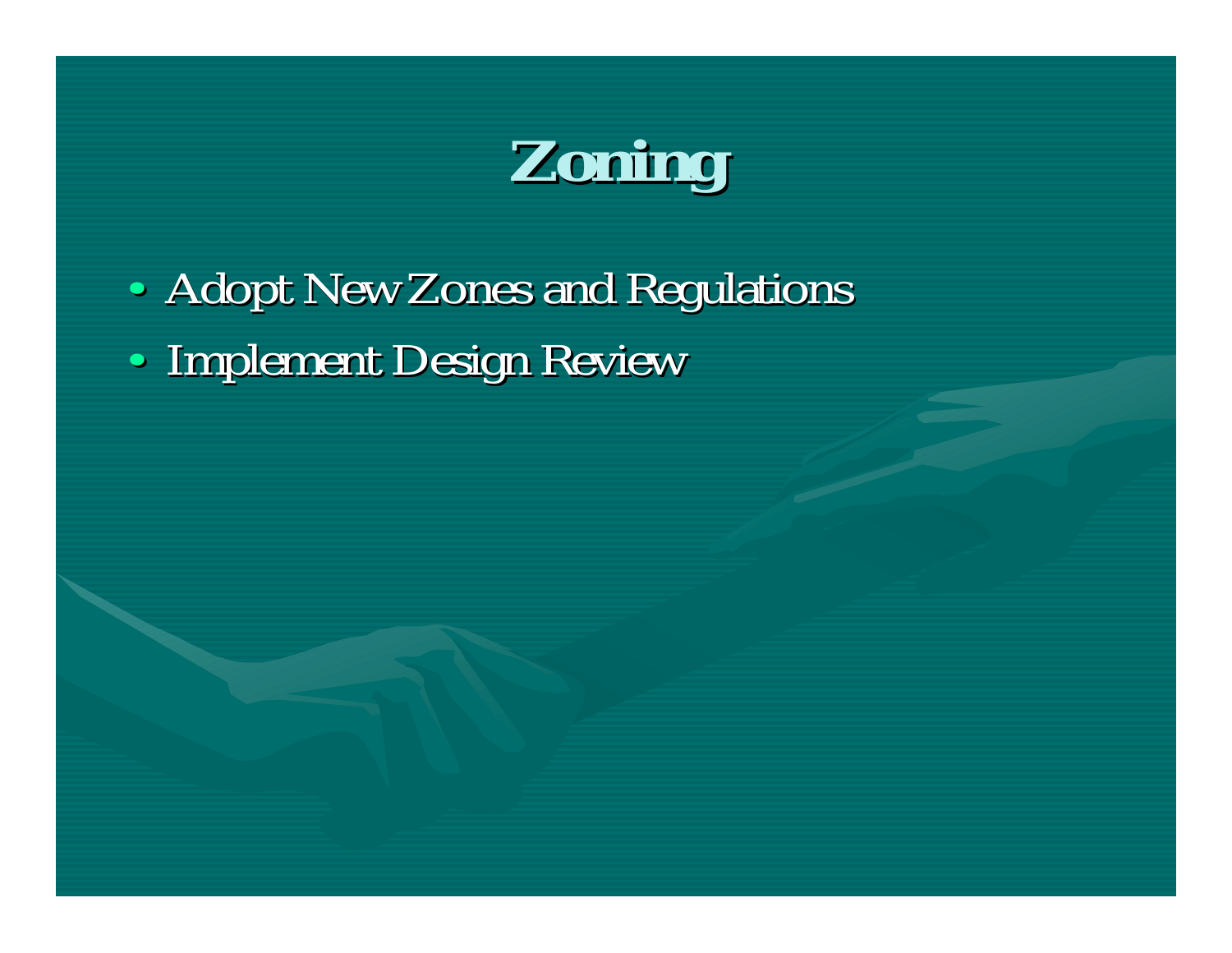#### **Traffic/Street Improvements Traffic/Street Improvements**

- •• Pedestrian Improvements
- •• Traffic Calming
- Key Intersection Improvements
	- Cumberland and Maple Streets should be the most simple,
	- Nott and Wells Road more elaborate, and
	- The Town Center intersection at Church Street should be the most extensively improved.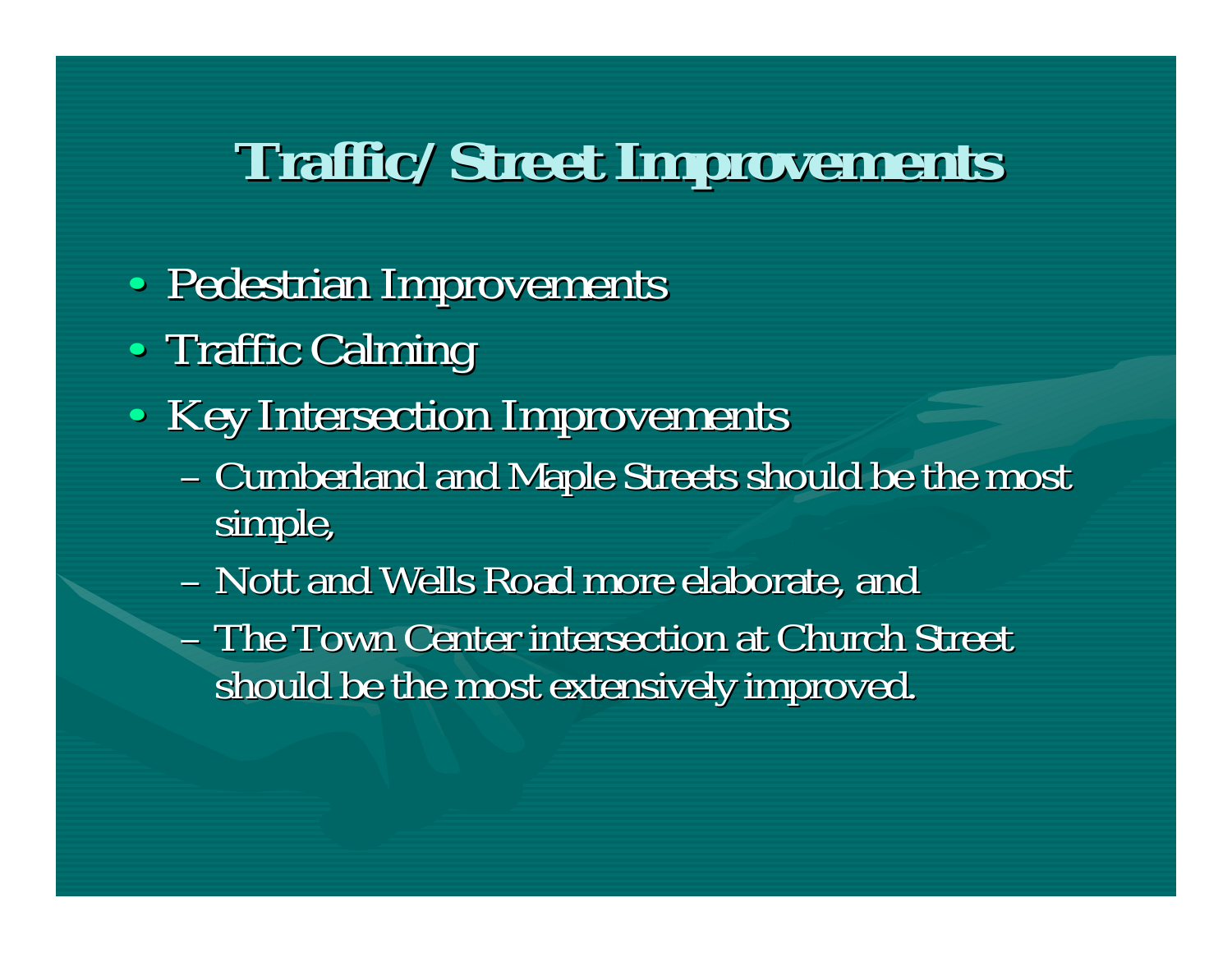### Streetscape

•• Need comprehensive Streetscape plan •• Key street tree plantings •• North Gate Island Planting •• Continue uniform stone wall treatments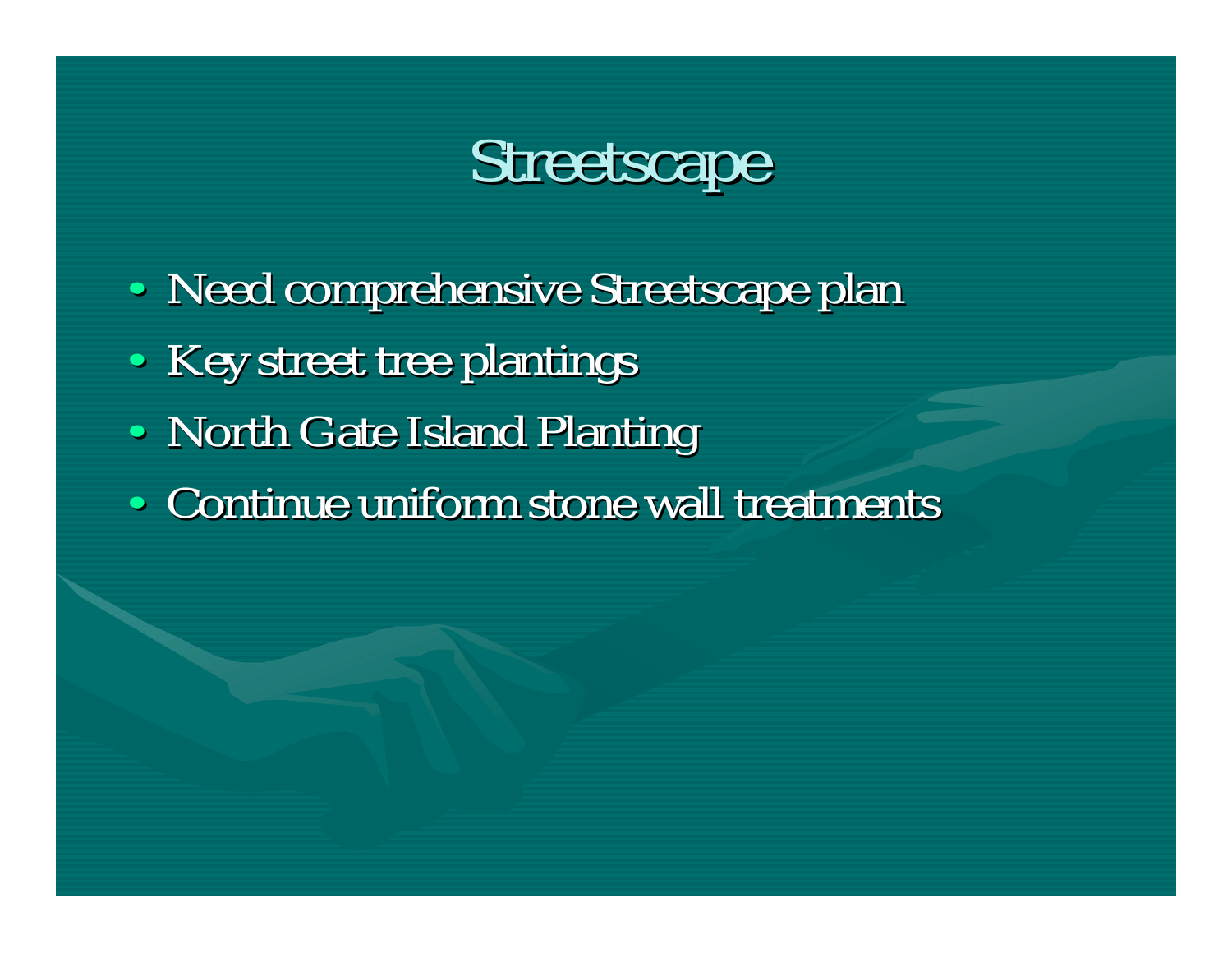### Administrative

- •• Create Merchants Organization
- •• Designate Coordinator For Implementation
- •• Marketing Efforts
- •• Facade Program
- •• Market Analysis
- •• Annual Budget
- Maintenance
- •• Develop Cost Estimates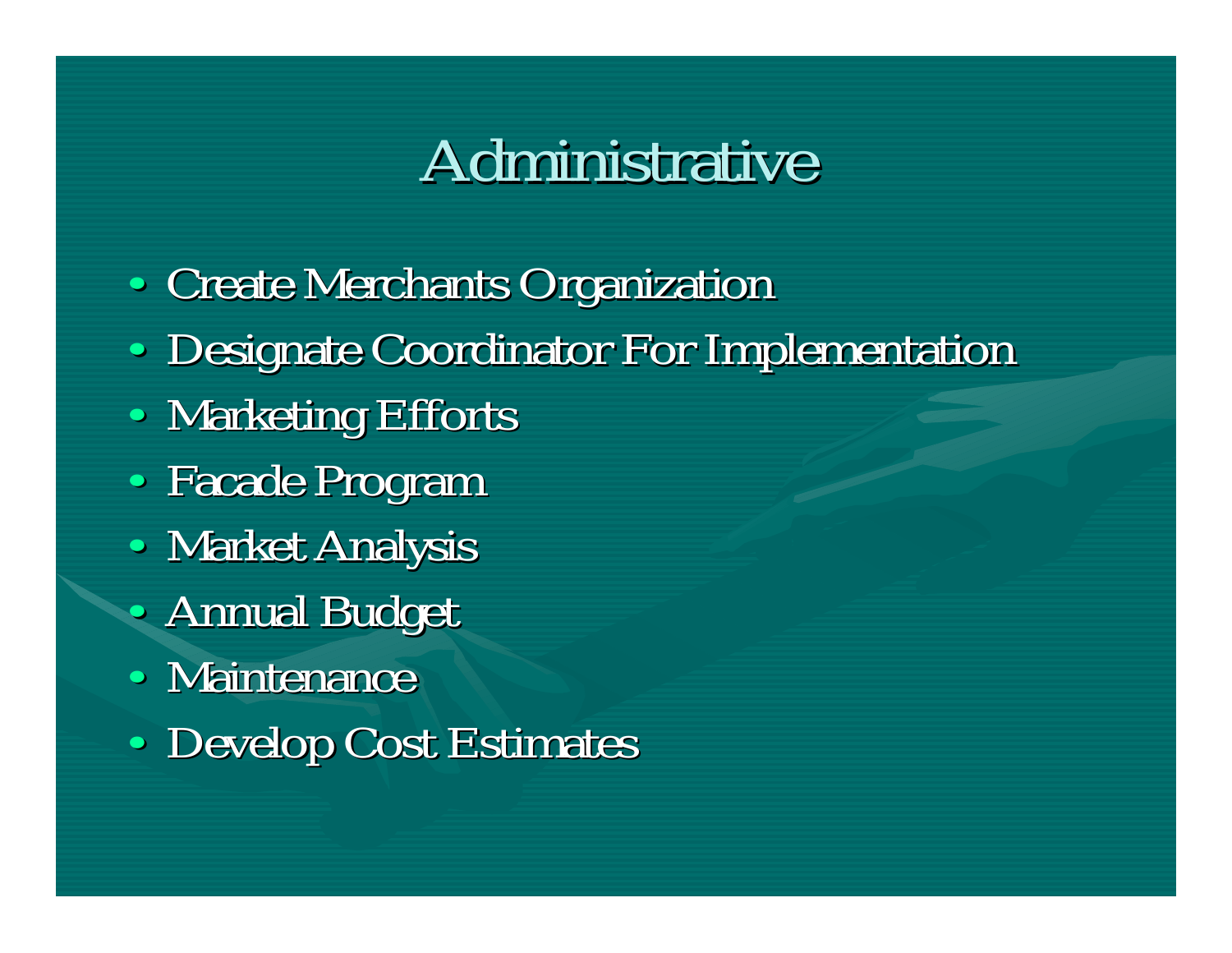### **Next Steps Next Steps**

- •Adopt New Zoning Regulations
- •Implement Design Review Implement Design Review
- •Request DOT Delay SDH paving project for one year
- •Pursue Additional funding for key intersection improvements
- •**Market Analysis**
- •Development Plans
- •• Retain Technical Assistance
- •• Continue SDHAC
	- Expand Membership Merchants and Property Owners
	- Additional Fact Finding
	- **Public Participation**
	- Develop Final Plan and Report
- Use STEAP Funds

•

- Loan Program
- –Key Intersections
- Streetscape
- **Tree Plantings**